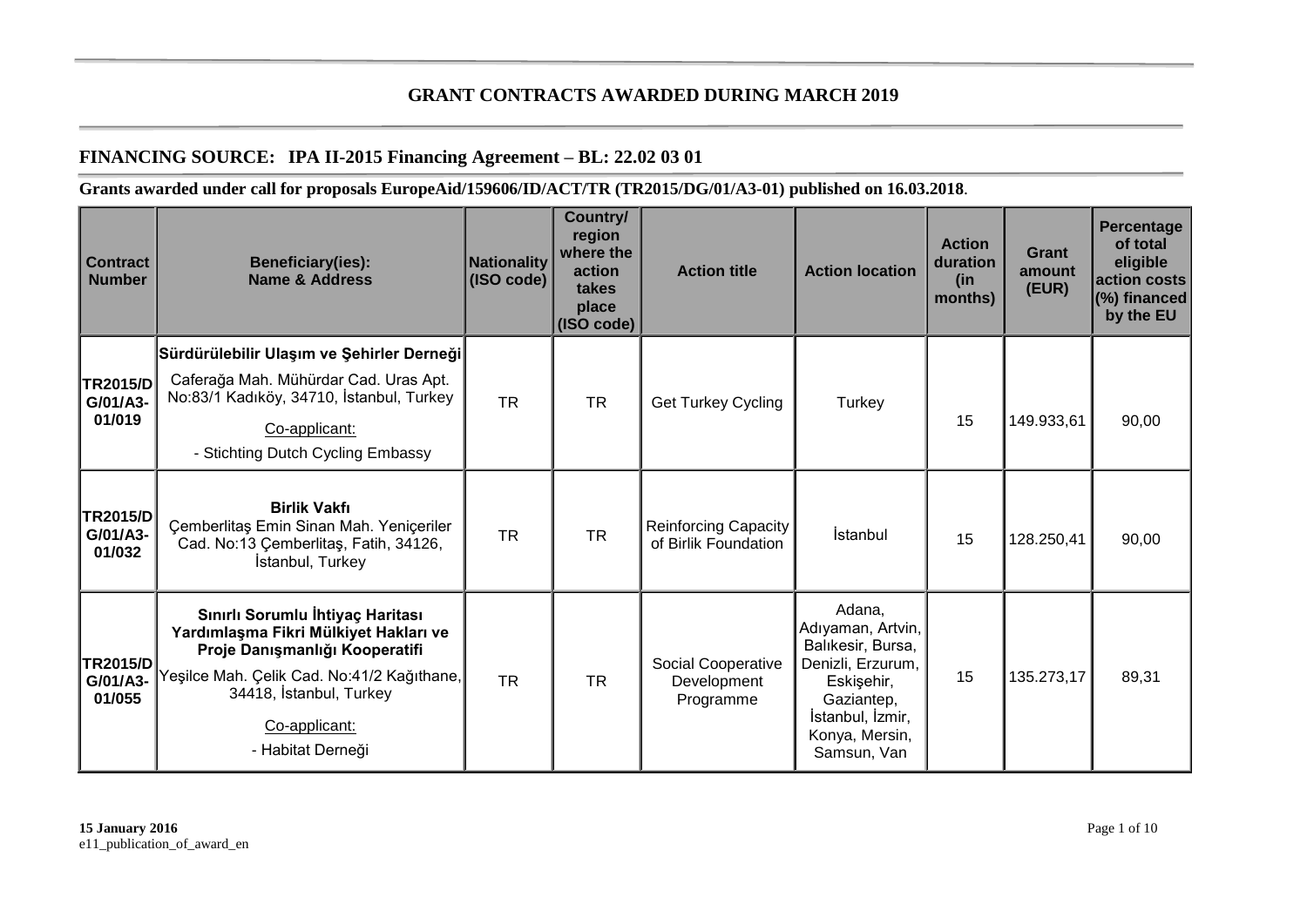| <b>Contract</b><br><b>Number</b>      | Beneficiary(ies):<br><b>Name &amp; Address</b>                                                                                                                                                  | Nationality<br>(ISO code) | Country/<br>region<br>where the<br>action<br>takes<br>place<br>(ISO code) | <b>Action title</b>                                                                                                             | <b>Action location</b>                                               | <b>Action</b><br>duration<br>(in<br>months) | <b>Grant</b><br>amount<br>(EUR) | Percentage<br>of total<br>eligible<br>action costs<br>(%) financed<br>by the EU |
|---------------------------------------|-------------------------------------------------------------------------------------------------------------------------------------------------------------------------------------------------|---------------------------|---------------------------------------------------------------------------|---------------------------------------------------------------------------------------------------------------------------------|----------------------------------------------------------------------|---------------------------------------------|---------------------------------|---------------------------------------------------------------------------------|
| <b>TR2015/D</b><br>G/01/A3-<br>01/062 | Avrupa Birliği ve Küresel Araştırmalar<br>Derneği (ABKAD)<br>Protokol Yolu, Bükreş Sok. Oba Apt.<br>No:9/10, Çankaya, 06690, Ankara, Turkey<br>Co-applicant:<br>- İktisadi Kalkınma Vakfı (İKV) | <b>TR</b>                 | <b>TR</b>                                                                 | Hear the CSOs                                                                                                                   | Ankara, Antalya,<br>Bursa, İzmir,<br>Kayseri                         | 15                                          | 131.833,55                      | 90,00                                                                           |
| <b>TR2015/D</b><br>G/01/A3-<br>01/075 | Gıda Kurtarma Derneği (GKTD)<br>Merkez Mah. Hasat Sok. Alver Apt No:52<br>Şişli, 34381, İstanbul, Turkey                                                                                        | <b>TR</b>                 | <b>TR</b>                                                                 | Capacity Building of<br><b>FRA for Food Waste</b><br>Prevention and<br><b>Reduction in Turkey</b>                               | Ankara, Antalya,<br>İstanbul                                         | 12                                          | 104.165,45                      | 89,00                                                                           |
| <b>TR2015/D</b><br>G/01/A3-<br>01/093 | Cin Ali Eğitim ve Kültür Vakfı<br>Barbaros Mah. Bülten Sok. No:32/9<br>Kavaklıdere, 06680, Ankara, Turkey<br>Co-applicant:<br>- Sesli Betimleme Derneği (SE-BE-DER)                             | <b>TR</b>                 | <b>TR</b>                                                                 | Cin Ali at "Six Dots"                                                                                                           | Adana, Ankara,<br>Çanakkale,<br>Diyarbakır,<br>Gaziantep,<br>Kayseri | 12                                          | 60.283,61                       | 85,29                                                                           |
| <b>TR2015/D</b><br>G/01/A3-<br>01/096 | Gida, İçecek ve Tarım Politikaları<br>Araştırmaları Derneği (GIFT)<br>Söğütözü Cad. Koç Kule A Blok Zemin Kat<br>No:4 Söğütözü, Çankaya, 06510, Ankara,<br>Turkey                               | <b>TR</b>                 | <b>TR</b>                                                                 | <b>Strengthening Policy</b><br>Dialogue and Joint-<br>Lobbying Perspective<br>Among Farmer and<br>Food Industry<br>Associations | Ankara                                                               | 12                                          | 113.556,60                      | 85,00                                                                           |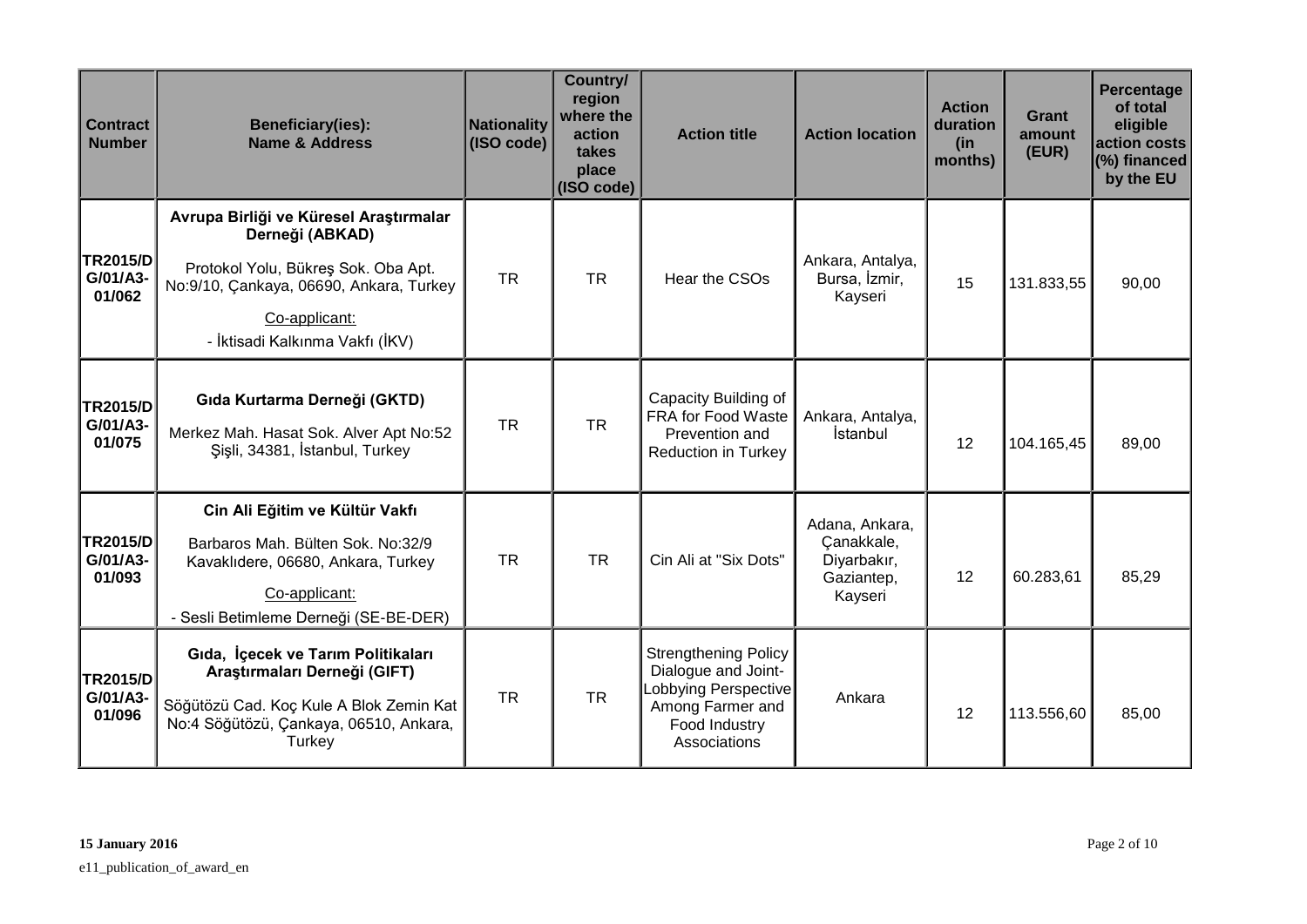| <b>Contract</b><br><b>Number</b>      | <b>Beneficiary(ies):</b><br><b>Name &amp; Address</b>                                                                                                                                                                      | Nationality<br>(ISO code) | Country/<br>region<br>where the<br>action<br>takes<br>place<br>(ISO code) | <b>Action title</b>                                                                                                                                                                                                                                                                                                               | <b>Action location</b> | <b>Action</b><br>duration<br>(in<br>months) | Grant<br>amount<br>(EUR) | Percentage<br>of total<br>eligible<br>action costs<br>$(%)$ financed<br>by the EU |
|---------------------------------------|----------------------------------------------------------------------------------------------------------------------------------------------------------------------------------------------------------------------------|---------------------------|---------------------------------------------------------------------------|-----------------------------------------------------------------------------------------------------------------------------------------------------------------------------------------------------------------------------------------------------------------------------------------------------------------------------------|------------------------|---------------------------------------------|--------------------------|-----------------------------------------------------------------------------------|
| <b>TR2015/D</b><br>G/01/A3-<br>01/097 | VAN İşitme Engelliler ve Aileleri Derneği<br>Hafiziye Mah. Kazım Karabekir Bulv. F-1<br>Kaya İş Merkezi Kat:4 No:150/24 İpekyolu,<br>65100, Van, Turkey<br>Co-applicant:<br>İşitme Engelliler ve Aileleri Derneği (İ.E.D.) | <b>TR</b>                 | <b>TR</b>                                                                 | <b>Hearing Impaired</b><br><b>CSOs Together</b>                                                                                                                                                                                                                                                                                   | Van                    | 15                                          | 148.017,91               | 90,00                                                                             |
| <b>TR2015/D</b><br>G/01/A3-<br>01/111 | Ege Çağdaş Eğitim Vakfı (EÇEV)<br>Şair Eşref Bulv. No: 27/2 Huzur İş Hanı<br>Daire: 7 Montrö, Konak, 35210, İzmir,<br>Turkey                                                                                               | <b>TR</b>                 | <b>TR</b>                                                                 | Leveraging<br>Sustainability<br>Through<br>Management<br>Innovation: Building<br>Sustainability<br>Management and<br><b>Reporting System</b><br>Based on Global<br>Reporting Initiative<br>(GRI) Sustainability<br>Framework in Ege<br>Çağdaş Eğitim Vakfı<br>EÇEV (The Aegean<br>Contemporary<br>Education<br>Foundation - ACEF) | İzmir, Manisa          | 15                                          | 134.845,71               | 90,00                                                                             |
| <b>TR2015/D</b><br>G/01/A3-<br>01/136 | Kanserli Çocuklara Umut Vakfı (KAÇUV)<br>Harbiye Mah. Cumhuriyet Cad. Beşler Apt.<br>No:44 Kat:2 Daire:2 Elmadağ, Şişli, 34367,<br>İstanbul, Turkey                                                                        | <b>TR</b>                 | <b>TR</b>                                                                 | Sustainable Fund<br>Raising Management<br>and Systems<br>Projects                                                                                                                                                                                                                                                                 | İstanbul               | 12                                          | 107.049,42               | 89,95                                                                             |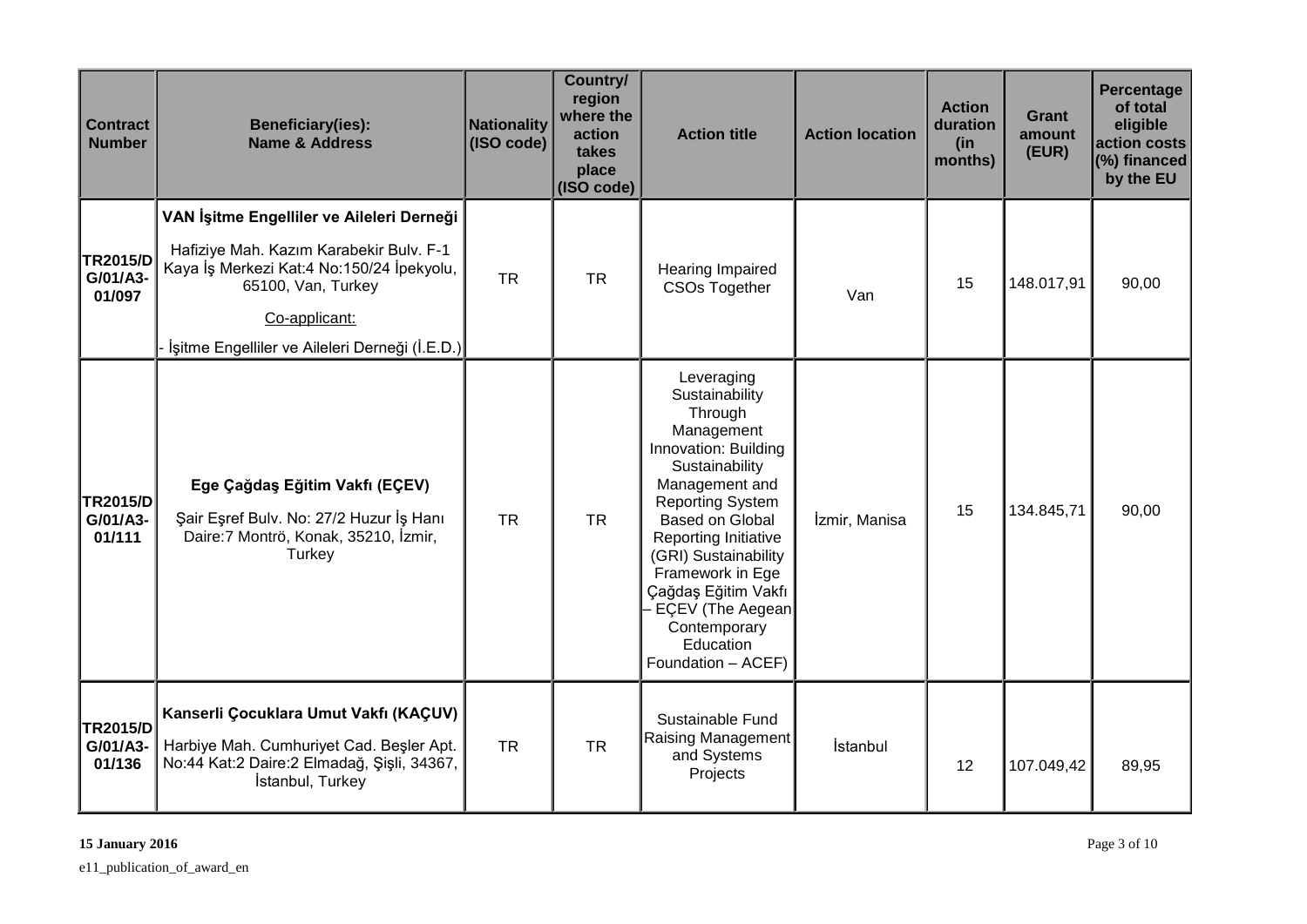| <b>Contract</b><br><b>Number</b>      | <b>Beneficiary(ies):</b><br><b>Name &amp; Address</b>                                                                                                                            | Nationality<br>(ISO code) | Country/<br>region<br>where the<br>action<br>takes<br>place<br>(ISO code) | <b>Action title</b>                                                                                                  | <b>Action location</b>                                                                                         | <b>Action</b><br>duration<br>(in<br>months) | <b>Grant</b><br>amount<br>(EUR) | <b>Percentage</b><br>of total<br>eligible<br>action costs<br>(%) financed<br>by the EU |
|---------------------------------------|----------------------------------------------------------------------------------------------------------------------------------------------------------------------------------|---------------------------|---------------------------------------------------------------------------|----------------------------------------------------------------------------------------------------------------------|----------------------------------------------------------------------------------------------------------------|---------------------------------------------|---------------------------------|----------------------------------------------------------------------------------------|
| <b>TR2015/D</b><br>G/01/A3-<br>01/140 | Anne Çocuk Eğitim Vakfı (AÇEV)<br>Mecidiyeköy Büyükdere Cad. Stad Han<br>No:85/1, Şişli, 34387, İstanbul, Turkey                                                                 | <b>TR</b>                 | <b>TR</b>                                                                 | Stronger Civil Society<br>for Involved<br>Fatherhood                                                                 | Eskişehir,<br>İstanbul, İzmir,<br>Samsun, Ankara,<br>Bursa, Adana,<br>Mersin,<br>Çanakkale,<br>Antalya, Batman | 15                                          | 143.549,69                      | 89,37                                                                                  |
| <b>TR2015/D</b><br>G/01/A3-<br>01/147 | Kalkınma Analitiği Araştırma ve Eğitim<br>Derneği<br>Emirgan Mektebi Sok. No:31 Emirgan,<br>Sarıyer, 34467, İstanbul, Turkey<br>Co-applicant:<br>- Hayal Ortakları Derneği       | <b>TR</b>                 | <b>TR</b>                                                                 | <b>Enhancing Advocacy</b><br>Capacities of Youth<br>CSOs in Turkey:<br>Guiding CSOs<br>Through Research              | Ankara, İstanbul,<br>Gaziantep                                                                                 | 15                                          | 133.064,21                      | 89,94                                                                                  |
| <b>TR2015/D</b><br>G/01/A3-<br>01/184 | İktisadi Kalkınma Vakfı (İKV)<br>Esentepe Mah. Harman Sok. TOBB Plaza<br>No:10 Kat:7-8, Şişli, 34394, İstanbul,<br>Turkey<br>Co-applicant:<br>- Jean Monnet Bursiyerleri Derneği | <b>TR</b>                 | TR, BE                                                                    | Improving the<br>Influence Capacity of<br><b>Civil Society Sector</b><br>in EU Accession<br>Process -<br>INFL(EU)NCE | Adana, Ankara,<br>Brussel, İstanbul,<br>Trabzon                                                                | 15                                          | 103.294,19                      | 84,06                                                                                  |
| <b>TR2015/D</b><br>G/01/A3-<br>01/195 | Bilgi ve Beceri Derneği (BVB)<br>Selçuk Mah., Şehit Sedat Çelik Sok., Can<br>Apt., No:23/4, Merkez, 51100, Niğde,<br>Turkey                                                      | <b>TR</b>                 | <b>TR</b>                                                                 | BVB's Action for<br>Capacity<br>Enhancement                                                                          | Niğde                                                                                                          | 15                                          | 123.499,93                      | 90,00                                                                                  |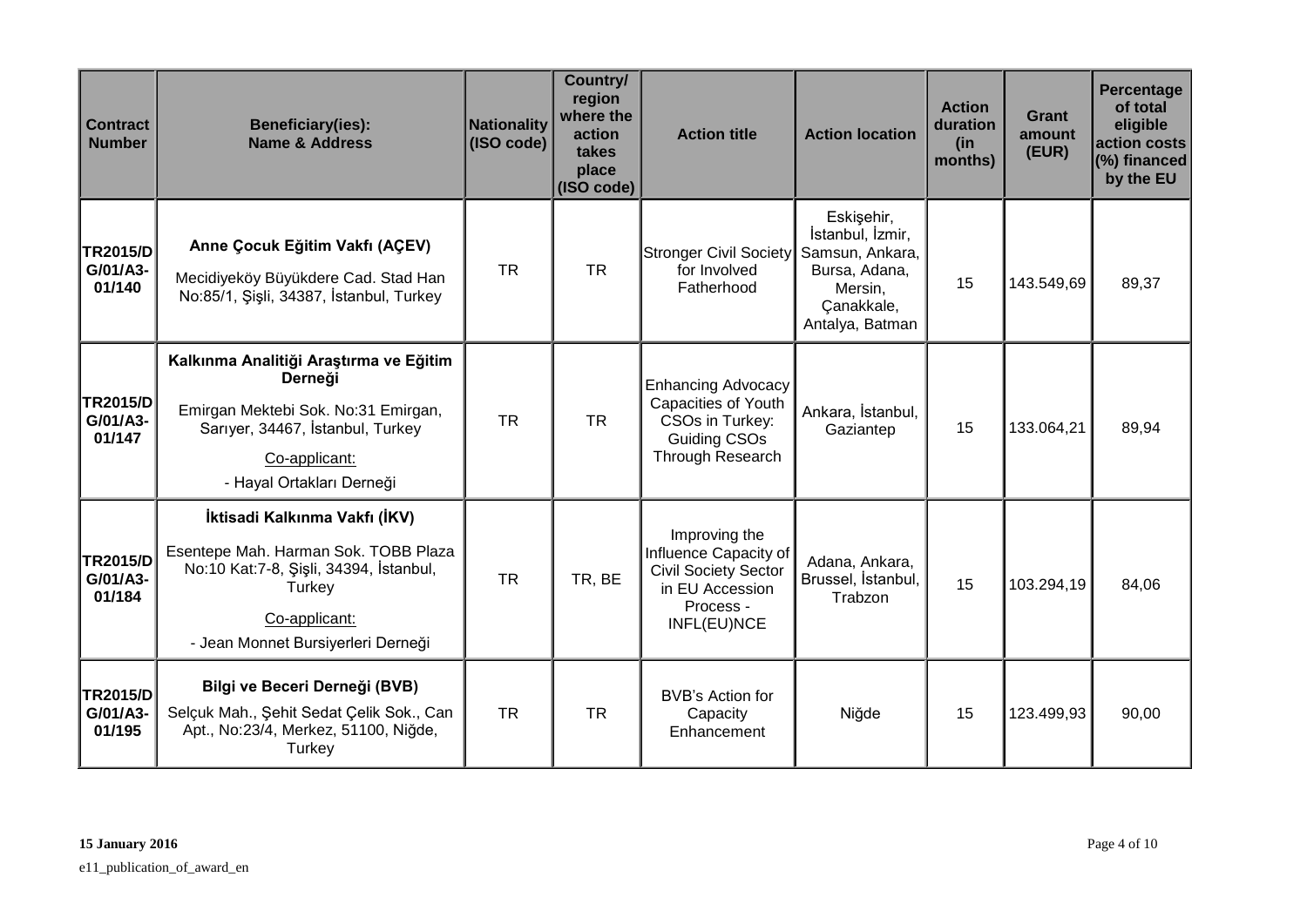| <b>Contract</b><br><b>Number</b>      | <b>Beneficiary(ies):</b><br><b>Name &amp; Address</b>                                                                                                                                                                                                                                        | Nationality<br>(ISO code) | Country/<br>region<br>where the<br>action<br>takes<br>place<br>(ISO code) | <b>Action title</b>                                                | <b>Action location</b>                      | <b>Action</b><br>duration<br>(in<br>months) | Grant<br>amount<br>(EUR) | <b>Percentage</b><br>of total<br>eligible<br>action costs<br>(%) financed<br>by the EU |
|---------------------------------------|----------------------------------------------------------------------------------------------------------------------------------------------------------------------------------------------------------------------------------------------------------------------------------------------|---------------------------|---------------------------------------------------------------------------|--------------------------------------------------------------------|---------------------------------------------|---------------------------------------------|--------------------------|----------------------------------------------------------------------------------------|
| <b>TR2015/D</b><br>G/01/A3-<br>01/201 | Temel İhtiyaç Derneği<br>Cevizli Mah. Bağdat Cad. No:468/25 Kat:3<br>Maltepe, 34846, İstanbul, Turkey                                                                                                                                                                                        | <b>TR</b>                 | TR, BE                                                                    | Capacity Building in<br>Turkey's Food<br>Banking                   | İstanbul, Brussels,<br>15 provinces         | 12                                          | 136.613,25               | 90,00                                                                                  |
| G/01/A3-<br>01/202                    | ESİAD Ege Sanayicileri ve İşadamları<br>Derneği<br>Pasaport Mah., Şehit Fethi Bey Cad.,<br>TR2015/D No:55/8, Kat:8, Heris Tower, Konak, 35210,<br>İzmir, Turkey<br>Co-applicant:<br>Denizli Sanayiciler ve<br>İşadamları Derneği                                                             | <b>TR</b>                 | <b>TR</b>                                                                 | Route to the Aegean<br>Region for Stronger<br><b>Civil Society</b> | Afyonkarahisar,<br>Denizli, İzmir,<br>Muğla | 15                                          | 146.449,34               | 90,00                                                                                  |
| <b>TR2015/D</b><br>G/01/A3-<br>01/224 | Marmara Grubu Stratejik ve Sosyal<br>Araştırmalar Vakfı<br>Balmumcu Barbaros Bulv. IBA Blokları<br>No:42/1, Balmumcu, Beşiktaş, 34349,<br>İstanbul, Turkey<br>Co-applicants:<br>-Türk Kadınlar Birliği Derneği<br>-Deutsch-Türkisches Institut für Bildung,<br>Kultur und Politik (DTI) e.V. | <b>TR</b>                 | TR, DE                                                                    | Turkish Youth and<br>Women for<br>Democracy                        | Ankara, Berlin,<br>İstanbul                 | 15                                          | 124.554,42               | 90,00                                                                                  |
| <b>TR2015/D</b><br>G/01/A3-<br>01/245 | Sınırlı Sorumlu Ankara Başka Bir Okul<br>Mümkün Eğitim Kooperatifi<br>Yüzüncü Yıl İşçi Blokları Mah. 1487. Sok.<br>Oncu Sitesi No:20/38, Çankaya, 06530,<br>Ankara, Turkey<br>Co-applicant:<br>-Institut für Demokratieentwicklung (I.D.E.)                                                  | <b>TR</b>                 | TR, DE                                                                    | Roots: Rooting for<br>Democracy in<br>Education<br>Cooperatives    | Ankara, Berlin                              | 15                                          | 148.253,62               | 90,00                                                                                  |

**15 January 2016** Page 5 of 10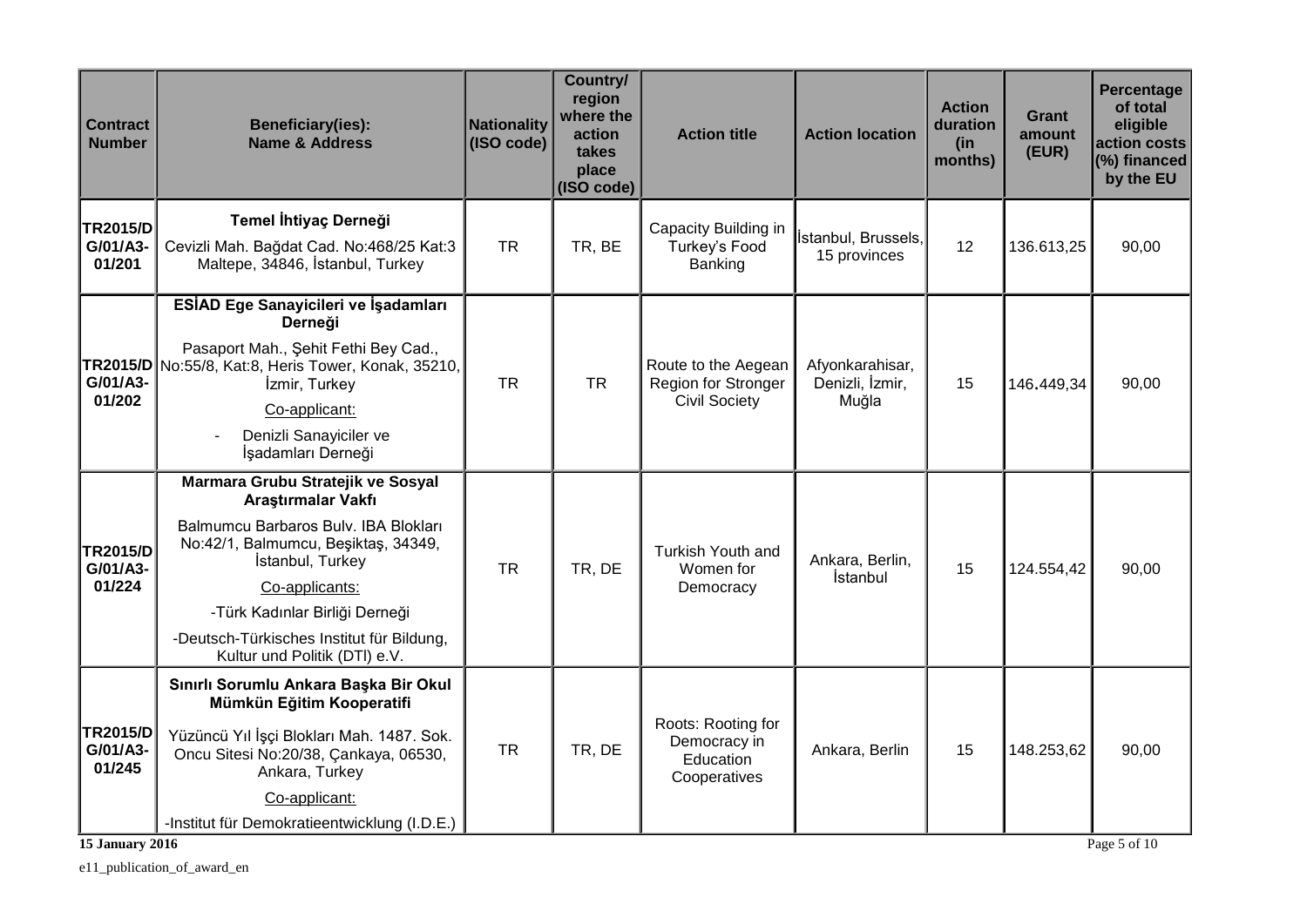| <b>Contract</b><br><b>Number</b>      | <b>Beneficiary(ies):</b><br><b>Name &amp; Address</b>                                                                                                                                                                                          | Nationality<br>(ISO code) | Country/<br>region<br>where the<br>action<br>takes<br>place<br>(ISO code) | <b>Action title</b>                                                                                                         | <b>Action location</b>    | <b>Action</b><br>duration<br>(in<br>months) | <b>Grant</b><br>amount<br>(EUR) | Percentage<br>of total<br>eligible<br>action costs<br>(%) financed<br>by the EU |
|---------------------------------------|------------------------------------------------------------------------------------------------------------------------------------------------------------------------------------------------------------------------------------------------|---------------------------|---------------------------------------------------------------------------|-----------------------------------------------------------------------------------------------------------------------------|---------------------------|---------------------------------------------|---------------------------------|---------------------------------------------------------------------------------|
| <b>TR2015/D</b><br>G/01/A3-<br>01/251 | Uşak İli Kalkınma Vakfı<br>Kurtuluş Mah. Ali Galip Kaya Sok. No:30,<br>64110, Uşak, Turkey                                                                                                                                                     | <b>TR</b>                 | TR, BE                                                                    | <b>CSOs are Getting</b><br>Stronger with Civil<br>Society Support<br>Center                                                 | Ankara, Brussels,<br>Uşak | 15                                          | 133.585,65                      | 90,00                                                                           |
| <b>TR2015/D</b><br>G/01/A3-<br>01/253 | Boyacıköy Surp Yerits Mangants Ermeni<br>Kilisesi Vakfı<br>Emirgan Mah. Aktar Abdi Sok. No:2,<br>Sarıyer, 34467, İstanbul, Turkey                                                                                                              | <b>TR</b>                 | <b>TR</b>                                                                 | EU Integration and<br>Minority Protection in<br>the Turkey                                                                  | İstanbul                  | 12                                          | 149.977,62                      | 90,00                                                                           |
| G/01/A3-<br>01/261                    | Batı Karadeniz Romanlar Derneği<br>Müftü Mah. Demirciler Çarşısı No:5/3<br>TR2015/D Karadeniz/Ereğli, 67300, Zonguldak, Turkey<br>Co-applicant:<br>Kocaeli Roman Esnaf ve Müzisyen Turizm<br>Kültür ve Sanat Etkinlikleri Dayanışma<br>Derneği | <b>TR</b>                 | <b>TR</b>                                                                 | Supporting the<br>Development of Civil<br>Society through<br>Establishment of<br>Roman Social<br><b>Equality Federation</b> | Kocaeli,<br>Zonguldak     | 15                                          | 102.578,76                      | 90,00                                                                           |
| <b>TR2015/D</b><br>G/01/A3-<br>01/267 | Birey ve Toplum Ruh Sağlığında İz<br>Derneği (Bir IZ)<br>Osmanağa Mah. Kazasker Sok. Detay<br>İşhanı 8/9, Kadıköy,34714, İstanbul, Turkey<br>Co-applicant:<br>- İnsan Kaynağını Geliştirme Vakfı                                               | <b>TR</b>                 | <b>TR</b>                                                                 | Stronger When<br>Together                                                                                                   | İstanbul                  | 15                                          | 144.328,18                      | 90,00                                                                           |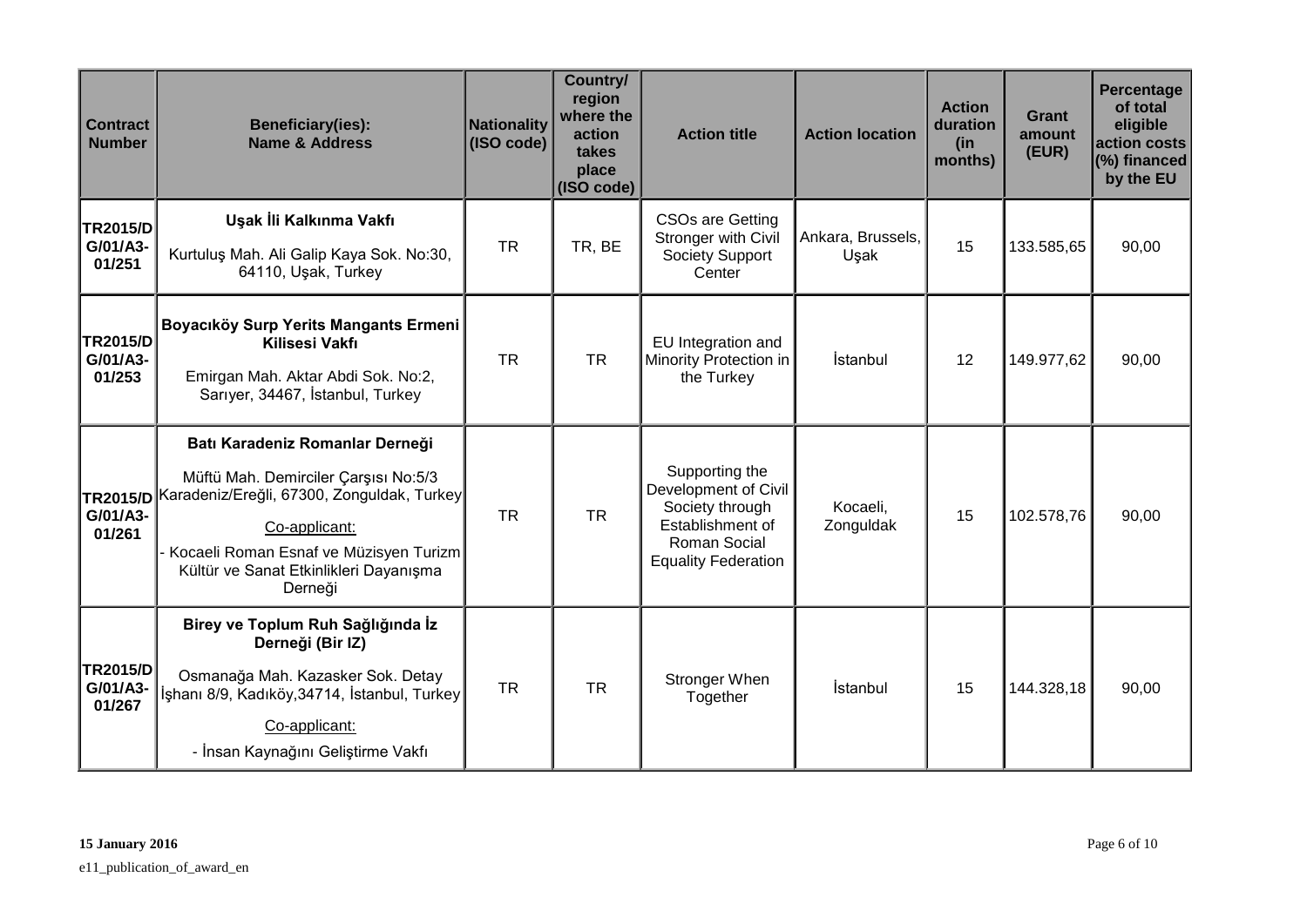| <b>Contract</b><br><b>Number</b>      | <b>Beneficiary(ies):</b><br><b>Name &amp; Address</b>                                                                                                                                                                                                                                                                                                                                 | Nationality<br>(ISO code) | Country/<br>region<br>where the<br>action<br>takes<br>place<br>$ $ (ISO code) | <b>Action title</b>                                                                              | <b>Action location</b>                                                                                                                                                                                                                     | <b>Action</b><br>duration<br>(in)<br>months) | Grant<br>amount<br>(EUR) | Percentage<br>of total<br>eligible<br>action costs<br>(%) financed<br>by the EU |
|---------------------------------------|---------------------------------------------------------------------------------------------------------------------------------------------------------------------------------------------------------------------------------------------------------------------------------------------------------------------------------------------------------------------------------------|---------------------------|-------------------------------------------------------------------------------|--------------------------------------------------------------------------------------------------|--------------------------------------------------------------------------------------------------------------------------------------------------------------------------------------------------------------------------------------------|----------------------------------------------|--------------------------|---------------------------------------------------------------------------------|
| <b>TR2015/D</b><br>G/01/A3-<br>01/273 | TEVDAK Liseleri Eğitim Derneği<br>Çırağan Cad. No:44, Ortaköy, Beşiktaş,<br>34349, İstanbul, Turkey<br>Co-applicants:<br>- İstanbul Erkek Liseliler Eğitim Vakfı<br>- Kabataş Erkek Lisesi Eğitim Vakfı<br>- Nisantaşı Anadolu Lisesi - High School<br>Eğitim Vakfı (NALHEV)<br>- Vefa Lisesi Eğitim Vakfı<br>- Edirne Lisesi Eğitim Vakfı<br>- Zonguldak Mehmet Çelikel Lisesi Vakfı | <b>TR</b>                 | <b>TR</b>                                                                     | Schools of the<br>Society -<br>Strengthening<br>Capacity of<br><b>Community Based</b><br>Schools | Ankara, Edirne,<br>Erzurum, İstanbul,<br>İzmir, Zonguldak                                                                                                                                                                                  | 15                                           | 148.200,56               | 90,00                                                                           |
| <b>TR2015/D</b><br>G/01/A3-<br>01/285 | KAMER - Kadın Merkezi Eğitim, Üretim<br>Danışma ve Dayanışma Vakfı<br>Aliemiri 3. Sok. Es - Şal Apt. 1/1 No:14/1-2<br>Yenişehir, 21100, Diyarbakır, Turkey                                                                                                                                                                                                                            | <b>TR</b>                 | <b>TR</b>                                                                     | Women Will Change<br>the World                                                                   | Adıyaman, Ağrı,<br>Ardahan, Batman,<br>Bingöl, Bitlis,<br>Diyarbakır, Elazığ,<br>Erzincan,<br>Erzurum,<br>Gaziantep,<br>Hakkari, Iğdır,<br>Kars, Kilis,<br>Malatya, Mardin,<br>Muş, Siirt,<br>Şanlıurfa, Şırnak,<br>Tunceli, Van,<br>Muğla | 12                                           | 149.280,80               | 83,33                                                                           |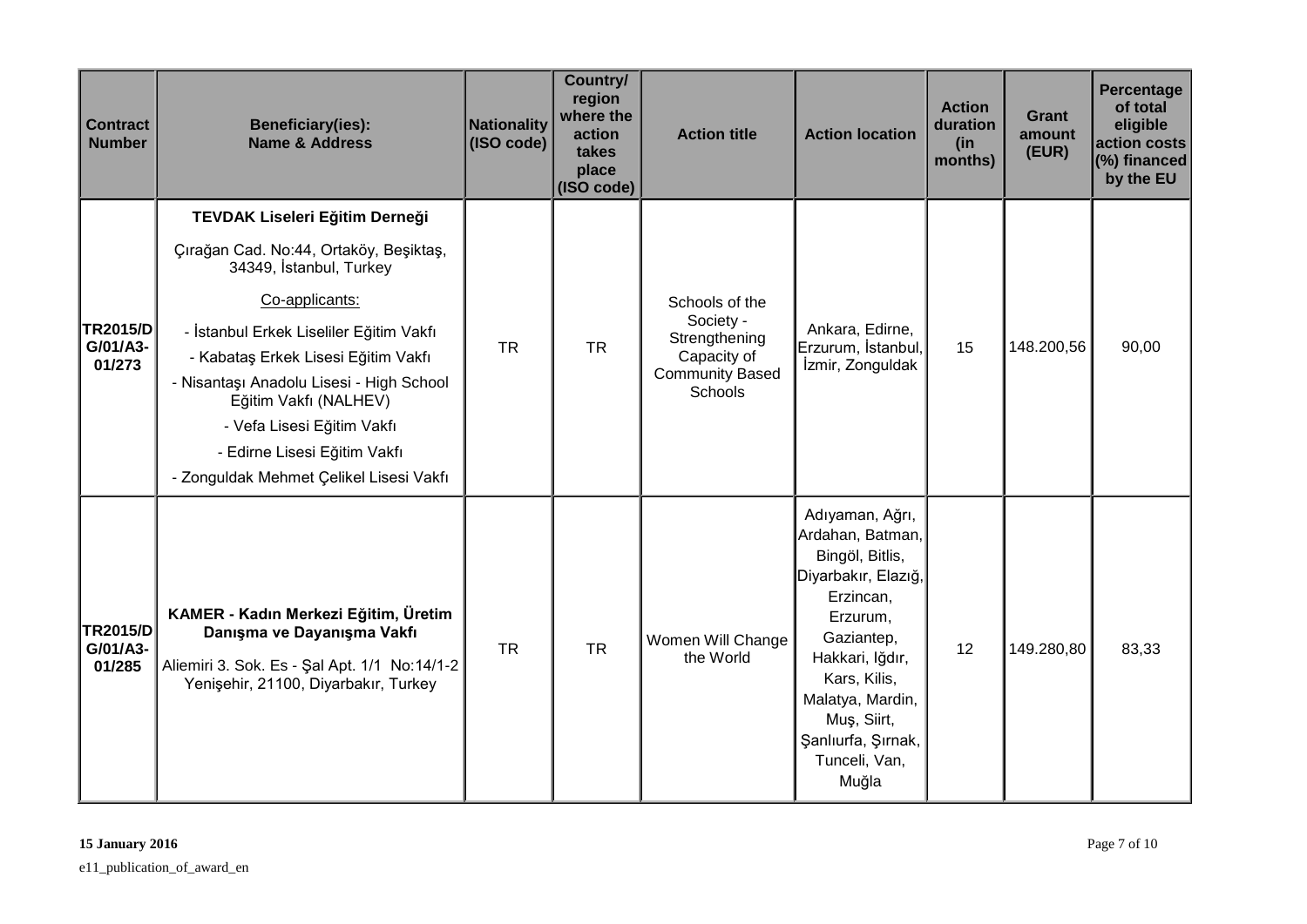| <b>Contract</b><br><b>Number</b>      | <b>Beneficiary(ies):</b><br><b>Name &amp; Address</b>                                                                                                                                                                                                                          | Nationality<br>(ISO code) | Country/<br>region<br>where the<br>action<br>takes<br>place<br>(ISO code) | <b>Action title</b>                                                 | <b>Action location</b>                                                                          | <b>Action</b><br>duration<br>(in<br>months) | <b>Grant</b><br>amount<br>(EUR) | Percentage<br>of total<br>eligible<br>action costs<br>(%) financed<br>by the EU |
|---------------------------------------|--------------------------------------------------------------------------------------------------------------------------------------------------------------------------------------------------------------------------------------------------------------------------------|---------------------------|---------------------------------------------------------------------------|---------------------------------------------------------------------|-------------------------------------------------------------------------------------------------|---------------------------------------------|---------------------------------|---------------------------------------------------------------------------------|
| TR2015/D<br>G/01/A3-<br>01/311        | Girişimci Kadınların Desteklenmesi<br>Derneği<br>Topraklık Mah. Gazi Mustafa Kemal Bulvarı<br>No:61/506, Pamukkale, 20010, Denizli,<br>Turkey<br>Co-applicants:<br>-Denizli Soroptimist Kulübü Derneği (İş ve<br>Meslek Kadınları Derneği)<br>-Pamukkale Rotary Kulübü Derneği | <b>TR</b>                 | <b>TR</b>                                                                 | A Scene of Life                                                     | Denizli                                                                                         | 12                                          | 87.303,34                       | 89,45                                                                           |
| <b>TR2015/D</b><br>G/01/A3-<br>01/355 | Kadın ve Demokrasi Derneği (KADEM)<br>Küçükçamlıca Mah. Kısıklı Cad., No:112/A,<br>Üsküdar, İstanbul, Turkey<br>Co-applicant:<br>-Centro Internazionale per la Promozione<br>dell'educazione e Lo Sviluppo                                                                     | <b>TR</b>                 | <b>TR</b>                                                                 | Robust and<br><b>Connected Civil</b><br>Society for Refugees        | Gaziantep,<br><b>İstanbul</b>                                                                   | 12                                          | 142.032,87                      | 90,00                                                                           |
| <b>TR2015/D</b><br>G/01/A3-<br>01/382 | Hayata Gülümse Derneği<br>Dr. Selahattin Yazıcı Cad. Oryıl My Office<br>Plaza B Blok No:32, Yenişehir, Diyarbakır,<br>Turkey                                                                                                                                                   | <b>TR</b>                 | <b>TR</b>                                                                 | The More<br>Transparency the<br>More Powerful NGOs<br>in The Region | Adıyaman,<br>Batman,<br>Diyarbakır,<br>Gaziantep, Kilis,<br>Mardin, Siirt,<br>Şanlıurfa, Şırnak | 15                                          | 117.839,42                      | 90,00                                                                           |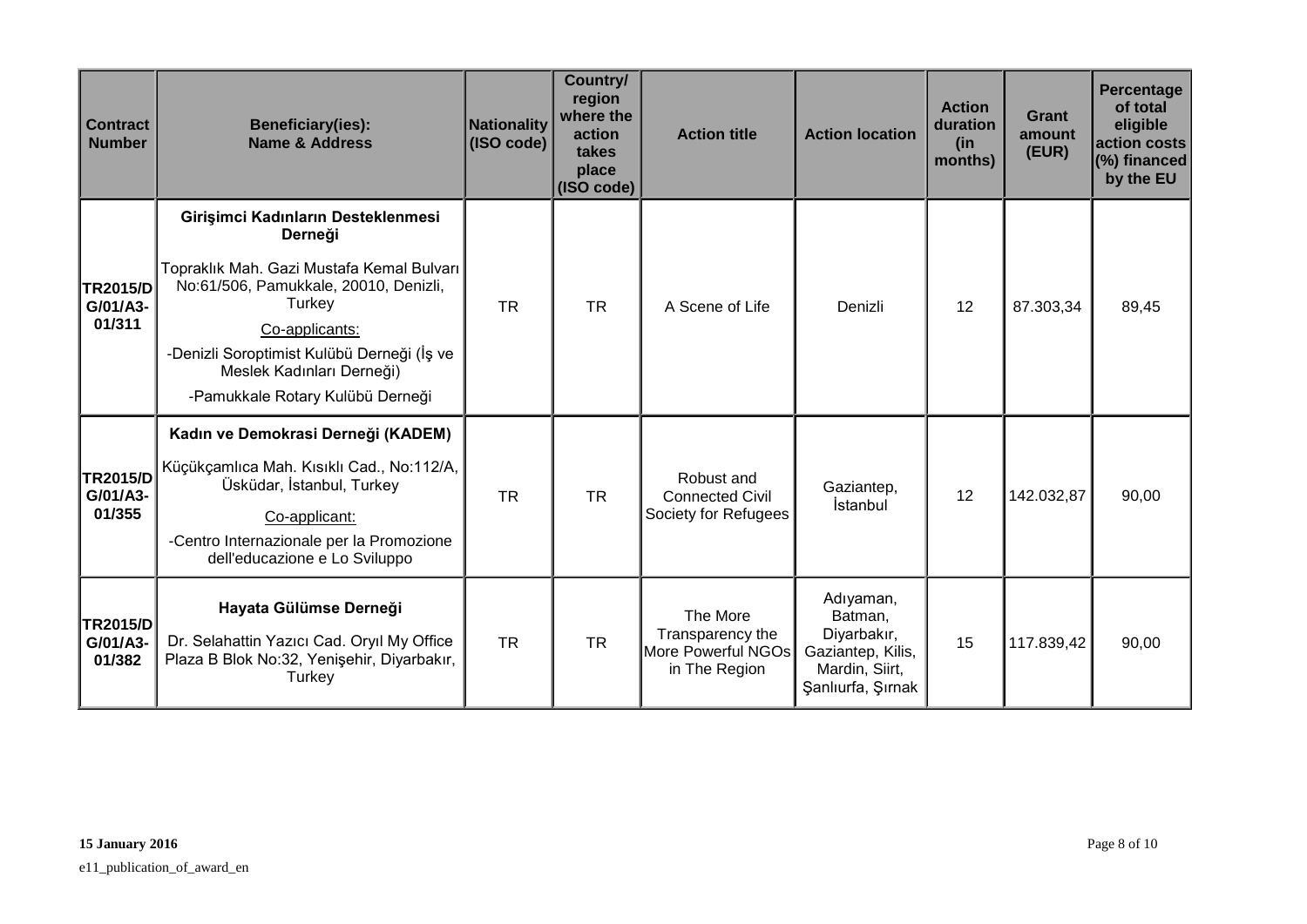| <b>Contract</b><br><b>Number</b>      | <b>Beneficiary(ies):</b><br><b>Name &amp; Address</b>                                                                                                                                                                                                                                                                 | Nationality<br>(ISO code) | Country/<br>region<br>where the<br>action<br>takes<br>place<br>(ISO code) | <b>Action title</b>                                                                                        | <b>Action location</b>     | <b>Action</b><br>duration<br>(in<br>months) | Grant<br>amount<br>(EUR) | Percentage<br>of total<br>eligible<br>action costs<br>(%) financed<br>by the EU |
|---------------------------------------|-----------------------------------------------------------------------------------------------------------------------------------------------------------------------------------------------------------------------------------------------------------------------------------------------------------------------|---------------------------|---------------------------------------------------------------------------|------------------------------------------------------------------------------------------------------------|----------------------------|---------------------------------------------|--------------------------|---------------------------------------------------------------------------------|
| <b>TR2015/D</b><br>G/01/A3-<br>01/396 | Midyat Kadınları Sosyal Yardımlaşma ve<br>Dayanışma Derneği<br>Cumhuriyet Mah. Selahaddin Eyyubi Cad.<br>No:134 Kat.3 Daire:7, Midyat, 47500,<br>Mardin, Turkey<br>Co-applicant:<br>-Midyat Engelliler Sosyal Yardımlaşma ve<br>Dayanışma Derneği                                                                     | <b>TR</b>                 | <b>TR</b>                                                                 | Get the NGOs to Be<br>Active                                                                               | Mardin                     | 12                                          | 123.003,99               | 90,00                                                                           |
| G/01/A3-<br>01/405                    | Doğu Anadolu Tarımsal Üreticiler ve<br>Besiciler Birliği Derneği<br>(DOĞTARBESBİR)<br>TR2015/D Kazım Karabekir Mah., Orhan Şerifsoy Cad.<br>Pancar Kooperatif Binası Blok No:2/1,<br>Yakutiye, 25200, Erzurum, Turkey<br>Co-applicant:<br>- IFOAM - International Federation of<br>Organic Agriculture Movements e.V. | <b>TR</b>                 | TR, DE                                                                    | Increasing<br>Reputation<br>Management<br>Capacity of CSOs in<br>Turkish, Turkey                           | Bonn, Erzurum,<br>İstanbul | 15                                          | 148.496,00               | 90,00                                                                           |
| <b>TR2015/D</b><br>G/01/A3-<br>01/415 | Antakya Medeniyetler Korosu Derneği<br>Medeniyetler Evi Ulucami Mah. Dolaşık<br>Sok. Bekir Sıtkı Kunt Cad. No:17 Antakya,<br>31030, Hatay, Turkey                                                                                                                                                                     | <b>TR</b>                 | <b>TR</b>                                                                 | Capacity Building of<br>the Antakya<br>Medeniyetler Korosu<br>(The Antioch<br>Civilization Choir-<br>SACC) | Ankara, Hatay,<br>İstanbul | 15                                          | 141.037,28               | 89,95                                                                           |